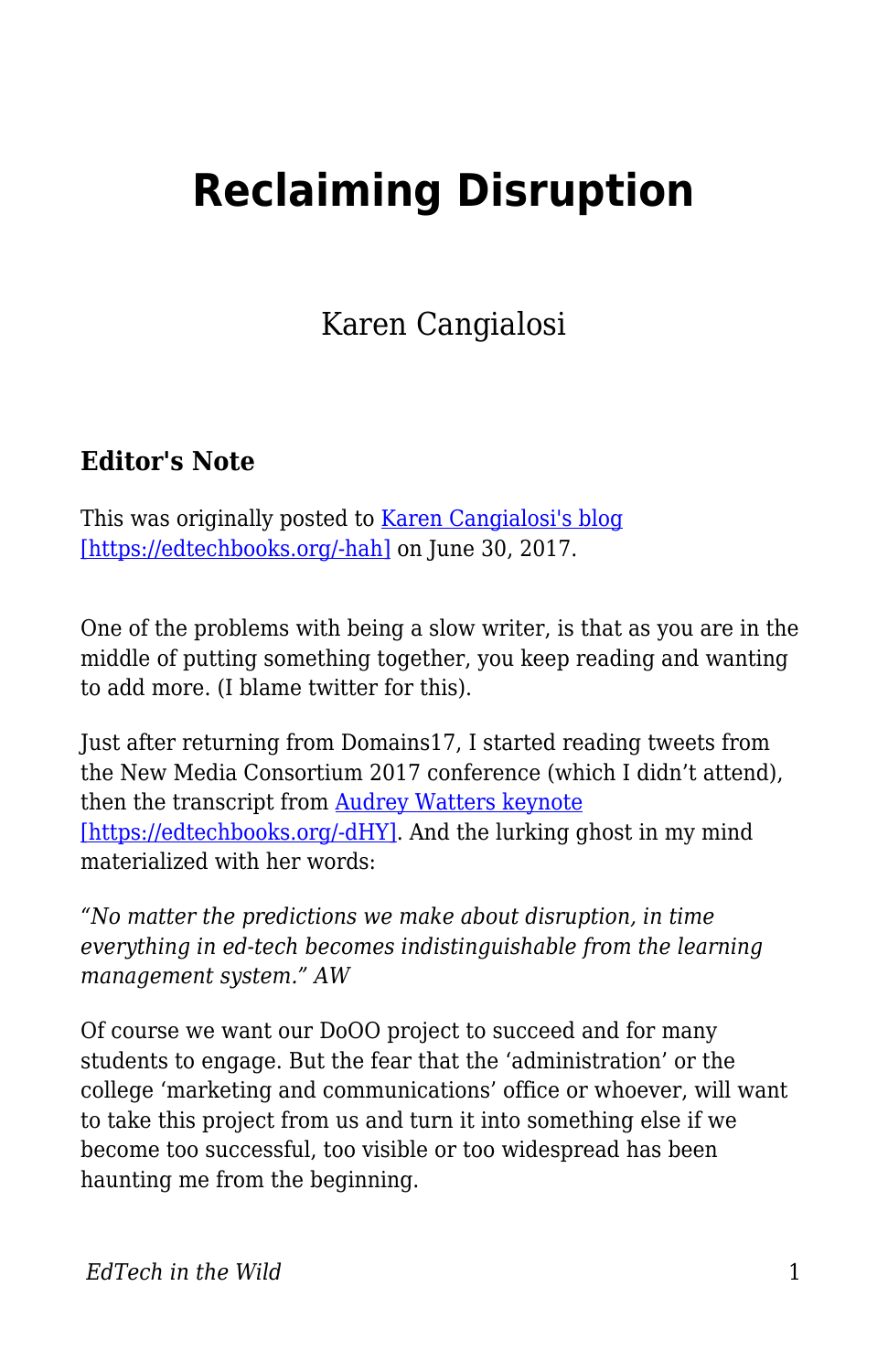

CC BY 2.0 by Brett Jordan https://www.flickr.com/photos/x1brett/



[https://edtechbooks.org/-wqF]

This ghost has of course plagued others that have come before me. Martha Burtis, in her Domains17 keynote, '[Neither Locked Out, Nor](http://wrapping.marthaburtis.net/2017/06/05/locked-in-out/) [In \[https://edtechbooks.org/-dXe\]](http://wrapping.marthaburtis.net/2017/06/05/locked-in-out/), asks: "*How do we free our students from the shackles of corporate and commercial Web spaces without creating some new kind of shackle?"* As someone who has been employed by an institution for a long time, but considers herself an activist, I am accustomed to working with [One foot in, One foot out](https://karencang.net/open-education/one-foot-in-one-foot-out/) [\[https://edtechbooks.org/-mV\]](https://karencang.net/open-education/one-foot-in-one-foot-out/). We become at least semi-comfortable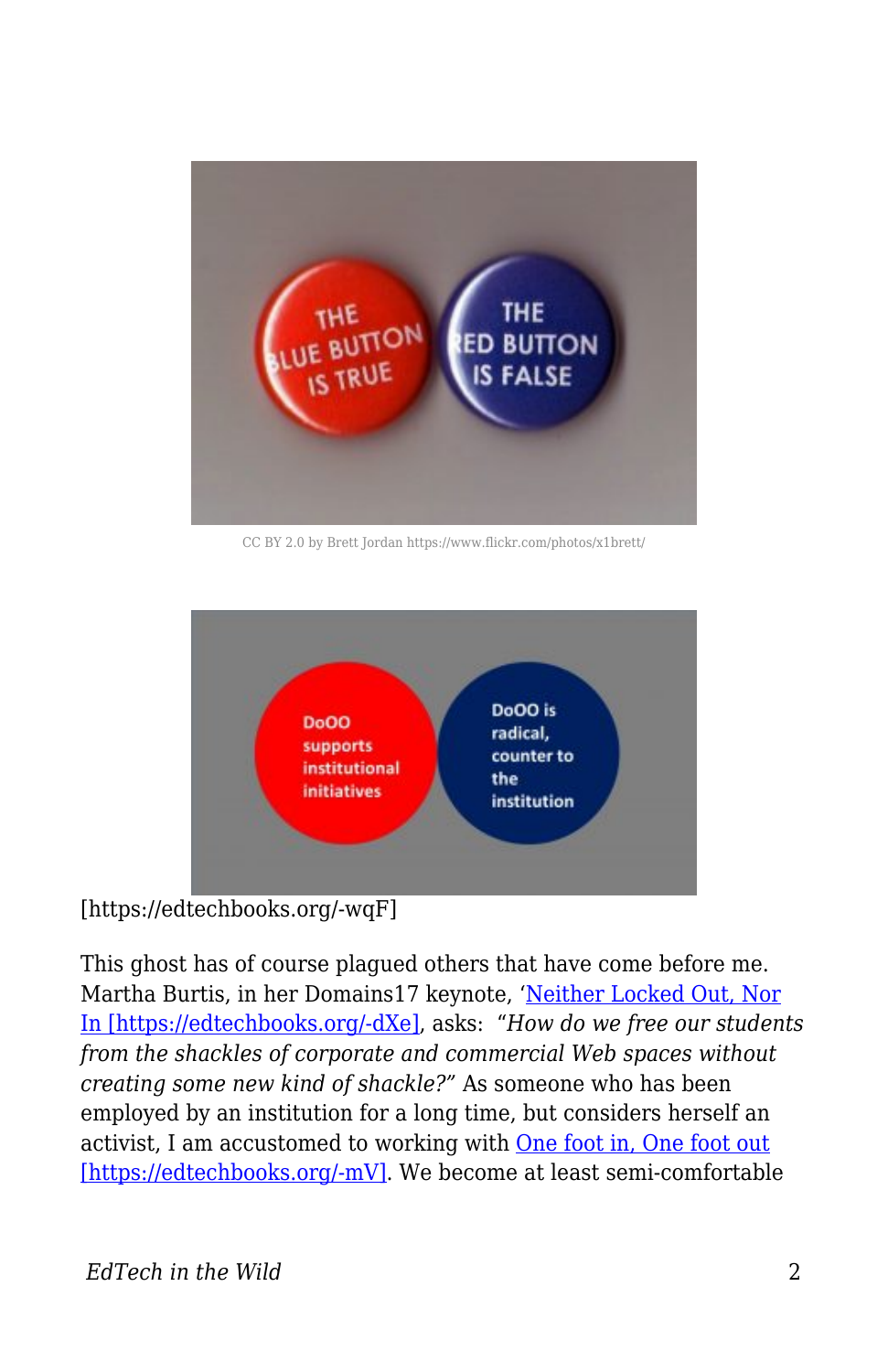with this quagmire, we use Trojan horse solutions. (Over the years, my co-conspirators and I have effectively wheeled in a lot of Trojan horses). But only those of us with privilege (like tenure) can even do that. Yet another paradox.

*"We prefer to think of ourselves as professors or pedagogues or scholars or students, not as consumers or users." AW*

But my worry about our DoOO project being co-opted by the dominant systems, the consumer-driven forces, feels especially frightening now, because more than ever before, Higher Ed IS A CONSUMER-DRIVEN BUSINESS. Even here, in spite of our designation as a "public" college. Or maybe especially here, BECAUSE of our small, poorly funded public college status with far fewer resources and high student debt (only 8% of our funding comes from the state). So we are fairly low in the higher education [caste system](https://bryanalexander.org/2017/06/18/building-an-american-caste-system-part-1-rural-folk/)  [\[https://edtechbooks.org/-fvj\]\(](https://bryanalexander.org/2017/06/18/building-an-american-caste-system-part-1-rural-folk/)a la Bryan Alexander), and efficiency and productivity drive everything we do now.

And Silicon Valley ideology creeps in more and more every day.

*"That is to say in my mind at least, Silicon Valley ideology – libertarian, individualist, consumerist, capitalist – seeks to mediate all relationships: social, professional, civic, familial." AW*

The ideologies that we hope will shape our DoOO project, when we use words like inclusion, connection, community, agency, access, contribution could be undermined, transmuted into things that we did not intend. This keeps me up at night.

*"New technologies, and the ideologies that underpin them, have brought the language of efficiency and productivity out of the workplace and into the classroom and into the home – into the realm of reproductive labor. Everything becomes a data-point to be tracked and quantified and analyzed and adjusted as (someone deems) necessary." AW*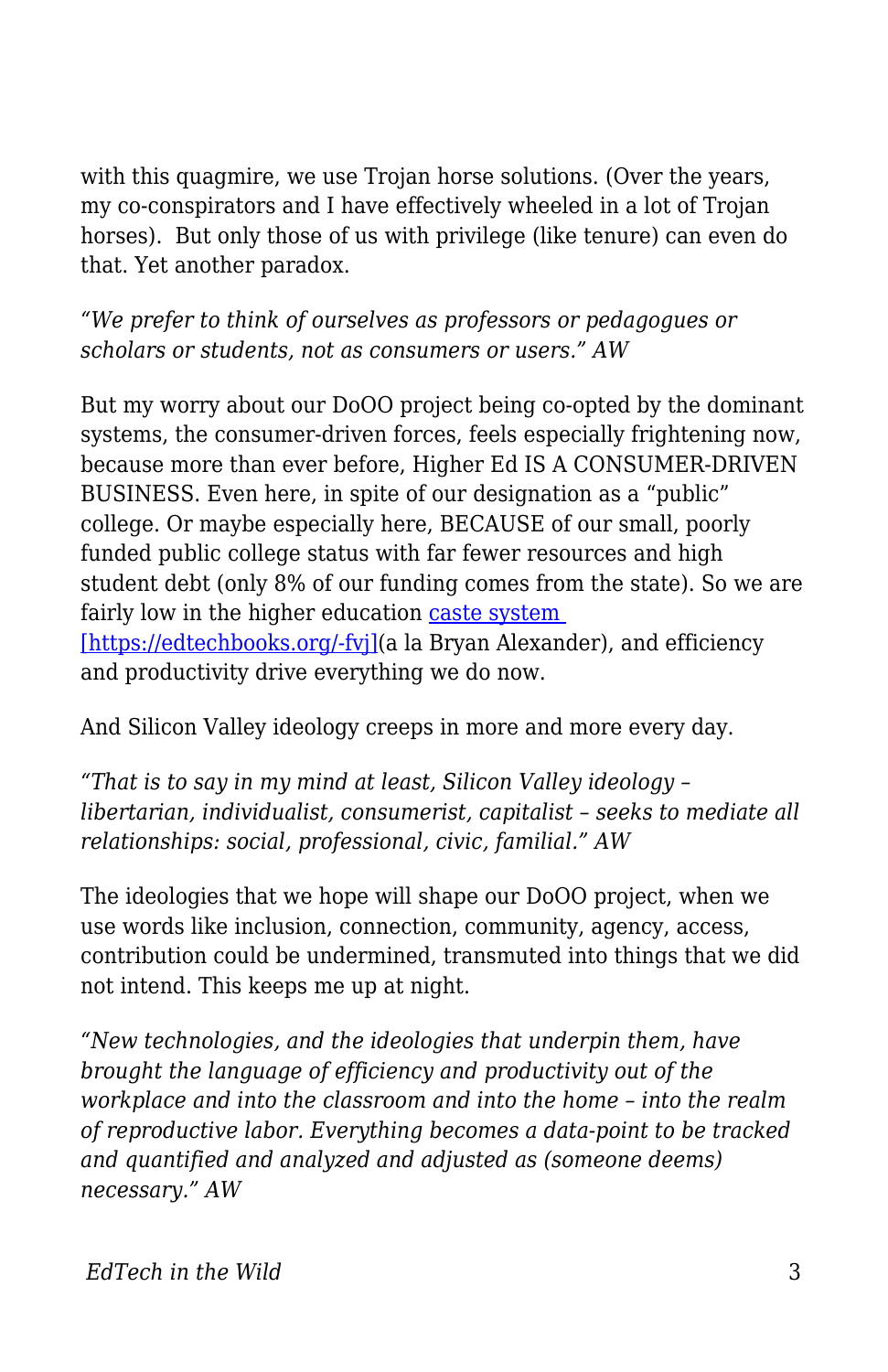And especially kicks the bees in my bonnet ([HT Tanya D E](http://heretothere.trubox.ca/noticing-feeling-bees/) [\[https://edtechbooks.org/-wEF\]\)](http://heretothere.trubox.ca/noticing-feeling-bees/) about institutional 'assessment'. Because really it's about surveillance, isn't it? And we have "confused surveillance for care". I am haunted by the knowledge that Domains, Domains of our Own, or whatever we call this thing that we are doing, is/are not immune to being turned into an electronic portfolio system that can be 'assessed'. The distinction between assessment and surveillance seems really blurry to me.

I take Audrey Watters work (not just in this piece, but in all of her writing) as a call to action. If there are those of us that want a different educational narrative, a more compassionate ideology focused on actual care, and real 'transformation' based on voices that promote these ideas- instead of the now dominate, capitalistic, greedbased, corporate scheming that is currently underlying the 'ideologies that underpin our technologies'- then we need to be explicit in our work and our writing about this, we need to organize together to promote a different kind of messaging, we need to openly fight against this mechanistic and profit-based for the sake of profit mentality that is driving not just educational technology, not just education generally, not just (jeezuz!) parenting – but EVERYTHING that we do, that we believe in, that we believe is our reason for existing on the planet in the first place.

EVERY SINGLE WORD OF THIS. "Thinking Dangerously: The Role of [#HigherEd \[https://edtechbooks.org/-NAH\]](https://twitter.com/hashtag/HigherEd?src=hash&ref_src=twsrc%5Etfw) in Authoritarian Times" by [@HenryGiroux](https://twitter.com/HenryGiroux?ref_src=twsrc%5Etfw) [\[https://edtechbooks.org/-zen\]](https://twitter.com/HenryGiroux?ref_src=twsrc%5Etfw) <https://t.co/tviNDTo8bE>

— Robin DeRosa (@actualham) [June 28, 2017](https://twitter.com/actualham/status/879885842369654790?ref_src=twsrc%5Etfw) [\[https://edtechbooks.org/-ho\]](https://twitter.com/actualham/status/879885842369654790?ref_src=twsrc%5Etfw)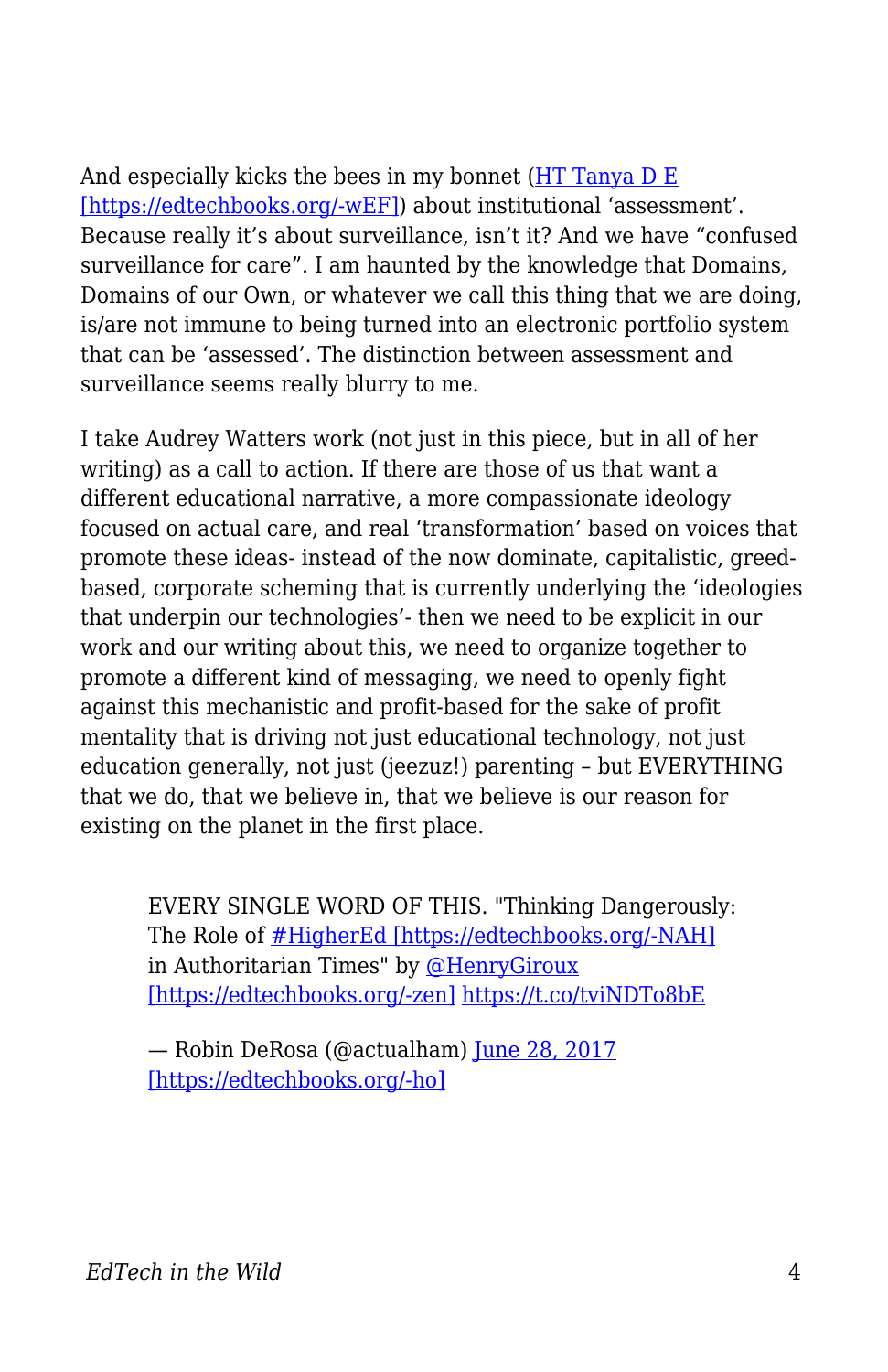YES. EVERY SINGLE WORD OF THIS. (Please go read the whole thing, there is so much more there than what I can include here and ALL of it is critical).

[Thinking Dangerously: The Role of Higher Education in Authoritarian](http://www.truth-out.org/opinion/item/41058-thinking-dangerously-the-role-of-higher-education-in-authoritarian-times) [Times by Henry Giroux \[https://edtechbooks.org/-apy\]](http://www.truth-out.org/opinion/item/41058-thinking-dangerously-the-role-of-higher-education-in-authoritarian-times)

This brilliant piece helps illuminate the links between education and real democracy that Audrey Watters is constantly talking about.

*"At the core of thinking dangerously is the recognition that education is central to politics and that a democracy cannot survive without informed citizens. Critical and dangerous thinking is the precondition for nurturing the ethical imagination that enables engaged citizens to learn how to govern rather than be governed. Thinking with courage is fundamental to a notion of civic literacy that views knowledge as central to the pursuit of economic and political justice. Such thinking incorporates a set of values that enables a polity to deal critically with the use and effects of power, particularly through a developed sense of compassion for others and the planet. Thinking dangerously is the basis for a formative and educational culture of questioning that takes seriously how imagination is key to the practice of freedom. Thinking dangerously is not only the cornerstone of critical agency and engaged citizenship, it's also the foundation for a working democracy." HG*

We all need to become braver, more dangerous thinkers like Audrey Watters. And more so, we need to be willing to speak up, step up and take risks like she does. We need to teach so that our students learn how to think dangerously. I believe that Domain of One's Own projects need to be about this.

*"Education is also vital to the creation of individuals capable of becoming critical social agents willing to struggle against injustices and develop the institutions that are crucial to the functioning of a substantive democracy. One way to begin such a project is to address*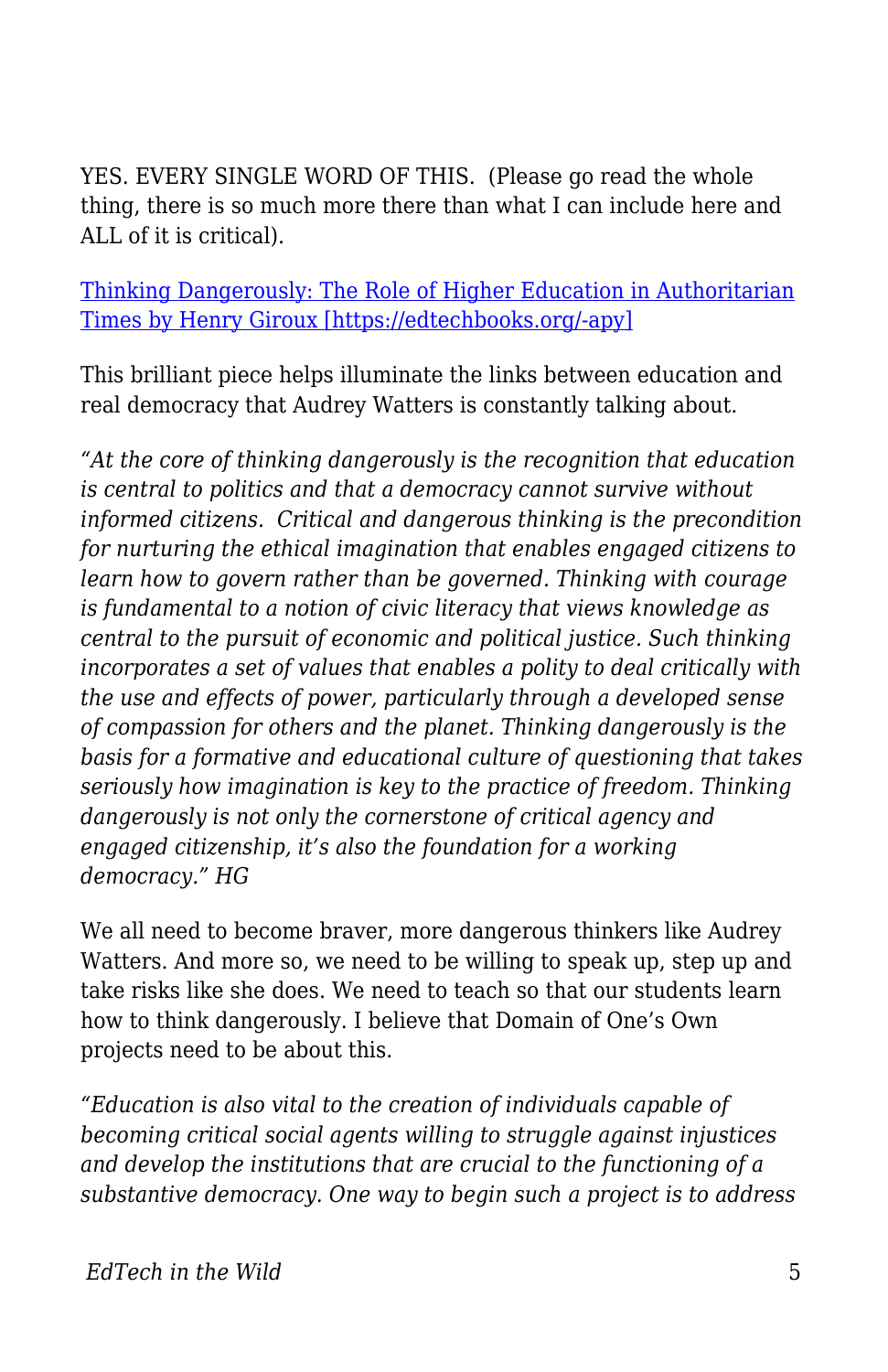*the meaning and role of higher education (and education in general) as part of the broader struggle for freedom." HG* 

YES. This is the conversation I believe we should be having. How do we address the meaning and role of higher education as a struggle for freedom? We have done an excellent job at pointing out the problems, but I believe we need to be more consciously and actively working on solutions. Higher Education is currently imploding in many ways. The time is now to redirect it, reshape it, make it become what most of us have always wanted it to be- A place for the " *creation of individuals capable of becoming critical social agents willing to struggle against injustices".*

It's time to not just reclaim the web, but to Reclaim 'Disruption'. That word needs to be taken back, (the way many of us reclaimed the word 'dyke' a long time ago). Give it teeth, make it have some power. Can DoOO be the pathway to truly transmogrifying higher education? Can it provide the culture chamber for " an educational culture of questioning"? Where students can be nurtured and allowed to " *deal critically with the use and effects of power,*

## *particularly through a developed sense of compassion for others and the planet"?* THIS IS KEY.

Reclaiming Disruption means that we need to keep raising 'in your face' questions and work towards answering them.

Lora Taubs in her [Reclaiming the Web \[https://edtechbooks.org/-Cstr\]](http://lorataub.com/uncategorized/reclaiming-web-domains-2017/) post asks:

*"Where are the radical possibilities within higher ed? How can we connect Domains to those initiatives? To civic engagement? Global studies? LGBTQ initiatives? Teacher Ed? Departments with social justice missions? Initiatives like Intergroup Dialogue? Where are the spaces/partners working to advance social solidarities? And how can we propose Domains as an ally, an amplifier, to these efforts? " LT*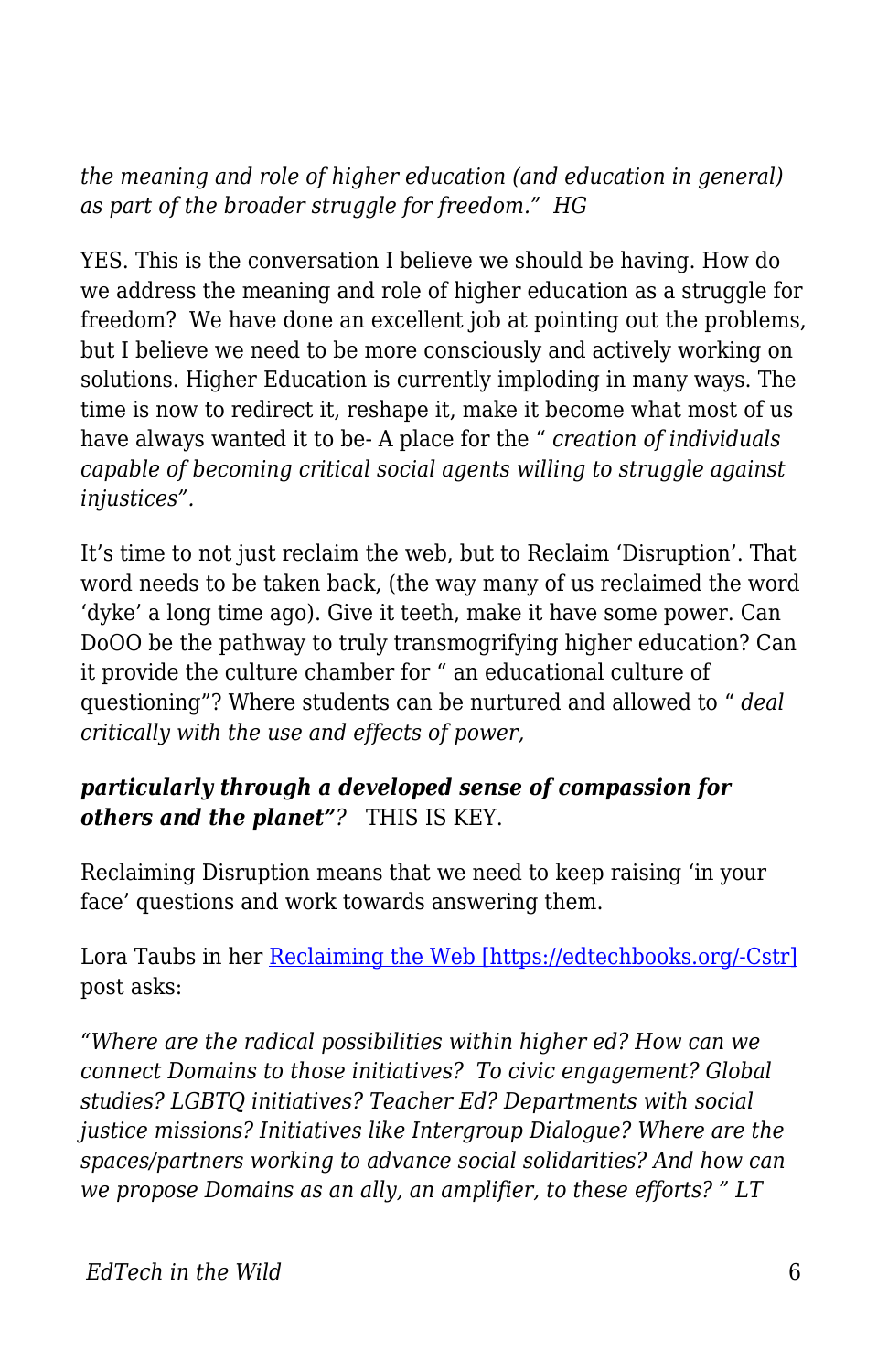And just about everything that Jesse Stommel and Sean Michael Morris ever said. ("NO, you don't own your own domain if I grade it." JS for example)

And when we're thinking about WHO is doing this work, shaping our ideologies, we need to think about who ISN'T shaping our ideologies now, who hasn't been invited to the table, and why. We need to focus actively on making sure they get there. (One of the things that stuck in my mind from domains17 was the opening night gathering at the Retro Flashback pub. A fun place filled with arcade/video games that you could play as much as you want for free. Tanya and I tried a few games and then realized that we didn't really know the rules for any of them. Then Tanya, Sundi, Martha, me and some other women were chatting, we felt this familiar feeling, and then named it. This is a boys place; a white boys place. Yeah, some of us noticed.)

Reclaiming Disruption means that we need to disrupt the 'audit culture' of education. It means to prevent students from becoming trained pigeons.

*"Audit cultures support conservative educational policies driven by market values and an unreflective immersion in the crude rationality of a data-obsessed market-driven society; as such, they are at odds with any viable notion of a democratically inspired education and critical pedagogy. In addition, viewing public and higher education as democratic public spheres necessitates rejecting the notion that they should be reduced to sites for training students for the workforce — a reductive vision now being imposed on public education by high-tech companies such as Facebook, Netflix and Google, which want to encourage what they call the entrepreneurial mission of education, which is code for collapsing education into training." HG*

Maybe Reclaiming Disruption means that our domains projects need to be a sort of civil disobedience of the web. Where we, as teachers, cultivate the compassion in our students but let go of all of the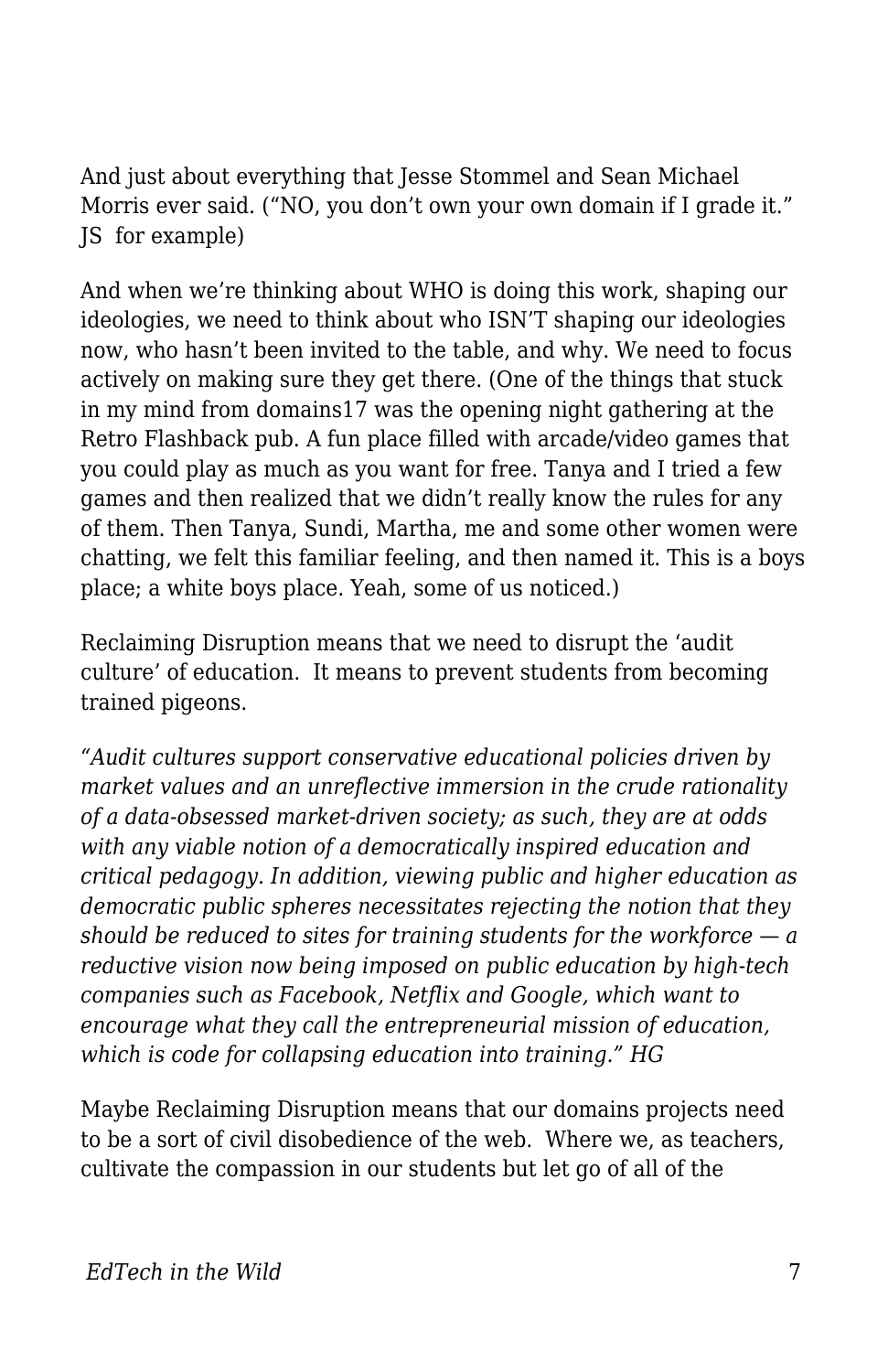control, so they can disrupt our institutions and create pathways to freedom outside of them.

*"Educators, students and others concerned about the fate of higher education need to mount a spirited attack against the managerial takeover of the university that began in the late 1970s with the emergence of a market-driven ideology..*." HG



Cangialosi, K. (2019). Reclaiming Disruption. In R. Kimmons (Ed.), *EdTech in the Wild*. EdTech Books. Retrieved from

https://edtechbooks.org/wild/reclaiming\_disruption



**[CC BY:](https://creativecommons.org/licenses/by/4.0)** This work is released under a CC BY license, which means that you